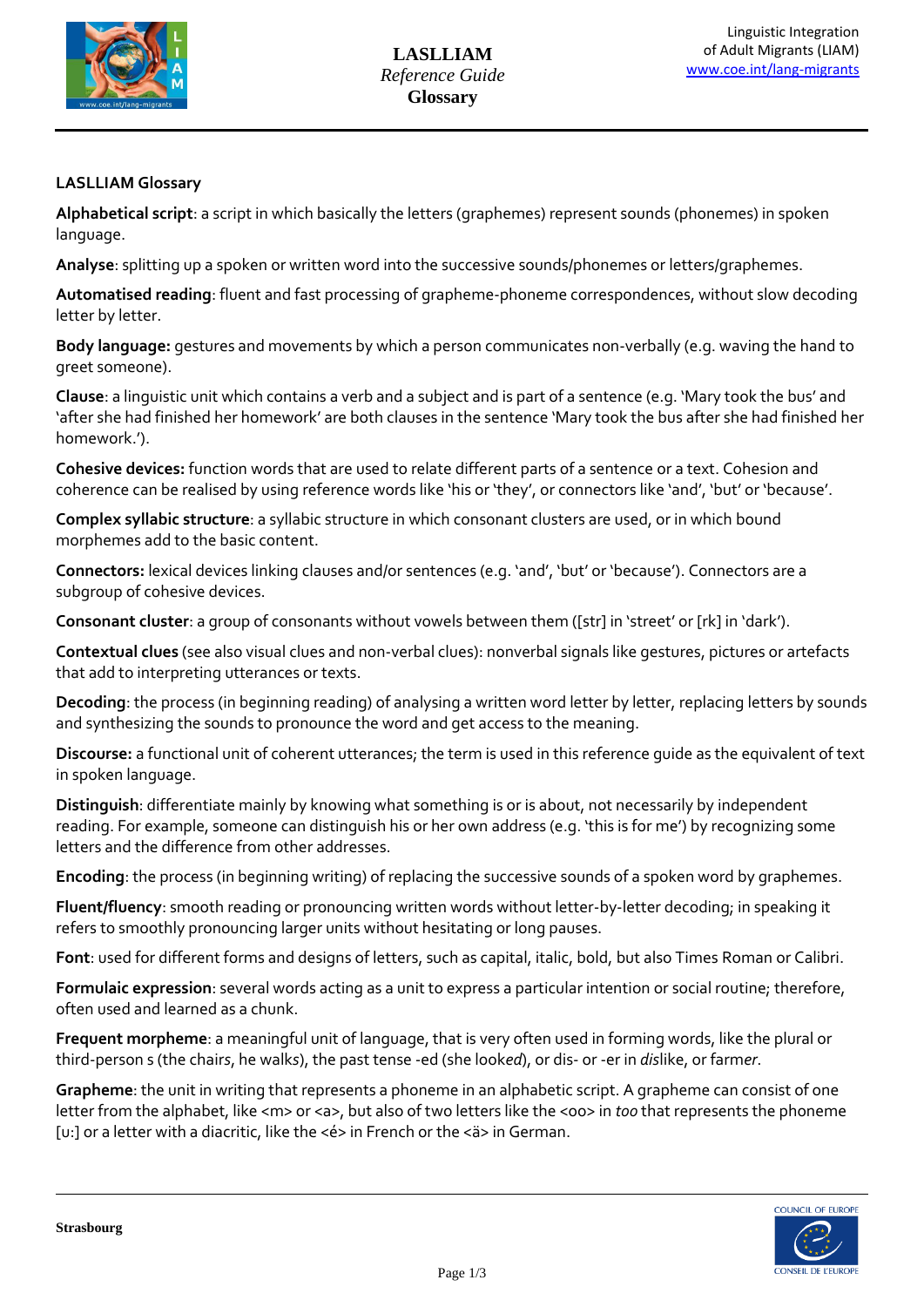

**Letter-by-letter decoding**: pronouncing the successive graphemes of a word in order to get the pronunciation and meaning of the word (c-a-t: cat).

**Linguistic awareness**: conscious knowledge of features of language, distinguished from the implicit knowledge that is used in understanding and speaking a familiar language.

**(Linguistic/non-linguistic) sign:** entity with a conventional (arbitrary) meaning (e.g. word, gesture, pictogram or logo).

**Morpheme**: the smallest meaningful unit of a language.

**Multisyllabic words**: words that consist of two or more syllables.

**Non-verbal clues**: perceptual signals that could be visual, like gestures or pictures.

**Phoneme**: the minimal sound unit in a word that distinguishes it from another word with another meaning; /p/ is a phoneme in English, because *pan* means something else than *can* or *fan*.

**Phoneme-grapheme correspondence**: the way in which graphemes in writing represent phonemes in spoken language. This correspondence can be one-to-one, but also more complex: one grapheme can represent two or more phonemes (the letter *c* can represent /k/ and /s/), and one phoneme can be represented by different graphemes (e.g. the sound [u:] in you, too, who).

**Phonemic awareness**: conscious knowledge of the phonemes of a word.

**Phonological awareness**: explicit knowledge of phonological features of words like phonemes and syllables.

**Phrase**: a group of words smaller than a clause or sentence (e.g. 'my sister Nora'; 'in the blue sky').

**Practised (words)**: words that have been used in classroom exercises.

**Rhyming words**: words ending with similar sounding syllables (e.g. cat-hat; bike-like).

**Scaffold**: supportive element in teaching and communication. Conversation scaffolds are written formulations prepared in advance for actual use in oral interaction.

**Script**: the specific appearance of a written language. Where writing system refers to the basic principle which units of the language are represented in writing (alphabetic, syllabic, logographic), script refers to the visual shapes. The Roman alphabet, the Cyrillic and Greek are all alphabetic writing systems, but different scripts.

**Sentence**: a syntactic unit consisting of one or more clauses (e.g. 'Mary took the bus after she had finished her homework.').

**Sight words**: words that are learned by heart and recognized globally without decoding.

These include both simple keywords that are used to learn to decode afterwards and personally relevant words like name and address, days of the week or months of the year (e.g. 'Teheran', 'teacher').

**Simple sentence**: a main clause, usually short, with mostly a subject and a predicate, without any embedding, (e.g. 'The boy eats an apple'. 'The girl goes to school').

**Simple syllabic structure**: a syllable that consists of a vowel with maximally one consonant before and/or after the vowel (CV, VC or CVC like *be*, *at*, *moon*).

**Social formula:** fixed expression for use in a social ritual (e.g. 'How are you today?').

**Speech**: both a medium of language and a way of communicating through spoken language.

**Simple speech:** a well-articulated stretch of speech with frequent words and phrases as well as, possibly, simple sentences (e.g. 'I have to go now. I will be back tomorrow morning').

**Spell out:** orally mentioning the successive letters of a word.